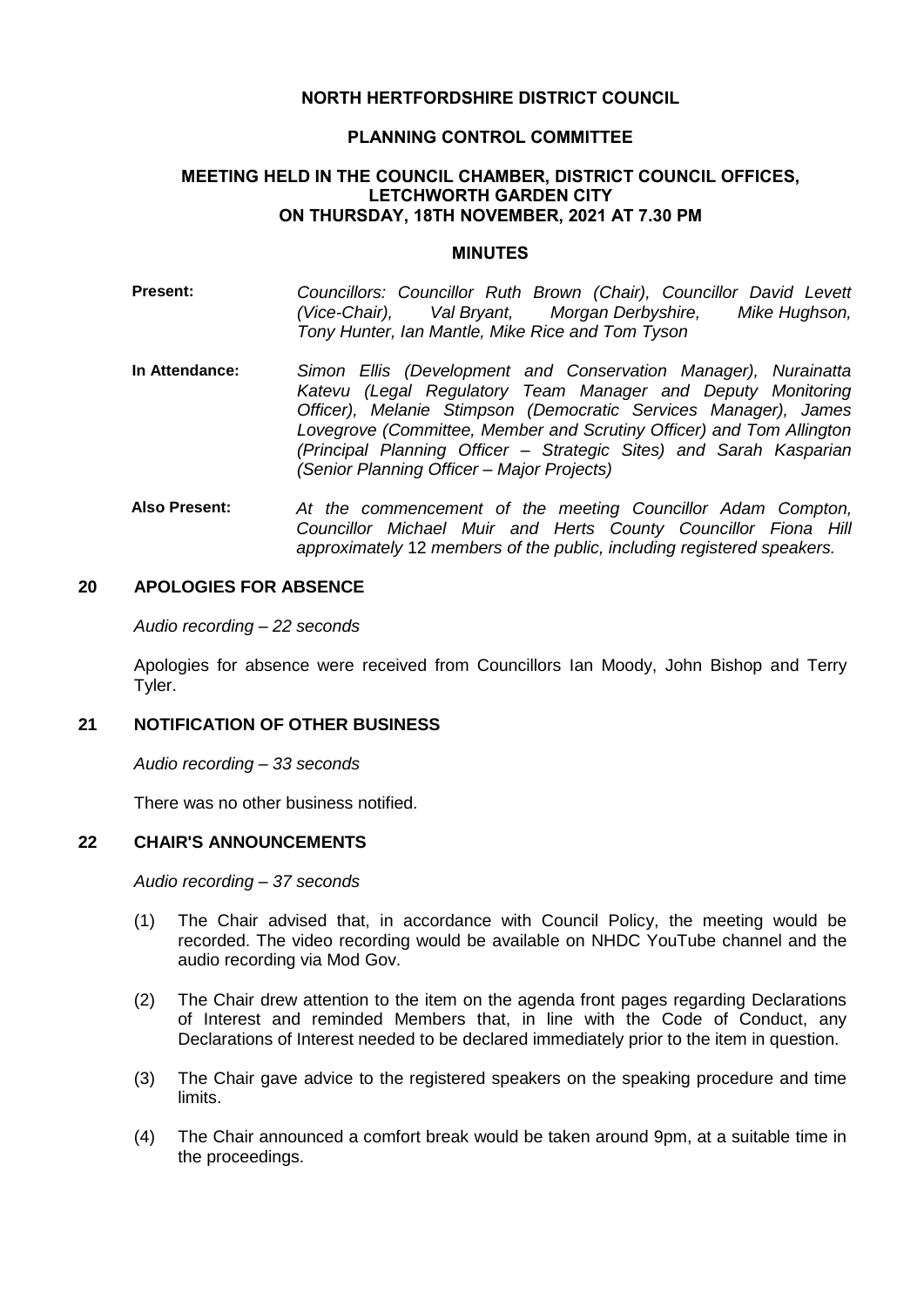(5) The Chair advised that there was a change to the order of business and Item 6 would be taken before Item 5.

## **23 PUBLIC PARTICIPATION**

*Audio recording – 1 minute 58 seconds*

The Chair confirmed the three registered speakers and the Member Advocate were in attendance.

# **24 20/01138/RM LAND SURROUNDING BURLOES COTTAGES, NEWMARKET ROAD, ROYSTON, HERTFORDSHIRE**

*Audio recording – 22 minutes 45 seconds*

The Principle Planning Officer advised of updates to the report including:

- There had been 5 neighbour objections, not three as listed in the report. These concerned Brampton Road being used as vehicular access and access to Icknield Walk First School.
- Royston Town Council questioned whether the powerline would be underground this had previously been confirmed by the applicant's agent.
- Royston Town Council had questioned lack of information on bus route on site, but this had been covered by Condition 7 of Outline Plan.
- Condition 5 to be updated to only include ecological requirements of this phase.
- Paragraph 4.47 should be £30,000 not £30,000k as written on report.
- Herts County Councillor had made contact to raise concerns regarding the loss of trees on site.

The Principle Planning Officer presented the report in respect of application 20/01138/RM supported by a visual presentation consisting of photographs and plans.

The following Members asked questions:

- Councillor Ian Mantle
- Councillor Val Bryant
- Councillor Ruth Brown
- Councillor Tom Tyson

In response to questions, the Principle Planning Officer and Senior Planning Officer advised:

- Access paths were only indicative at this stage and were not included for consideration on this application. Condition 11 of the Outline Proposals outlined that the applicant would need to submit details of these.
- The mix of affordable housing is known and there will be 18 units (22%) of this phase which would be affordable.
- The affordable housing would be included across the site and would be replicated across all phases.
- Herts Ecology had a few sites in mind to spend Unilateral Undertaking ecology funds, but nothing had been agreed yet. It is required to be in the local area and officers were confident that it would be in North Herts, but not necessarily in Royston. NHDC would receive the funds and a relevant location would be identified.

The Chair invited Leigh Carpenter to speak against the application.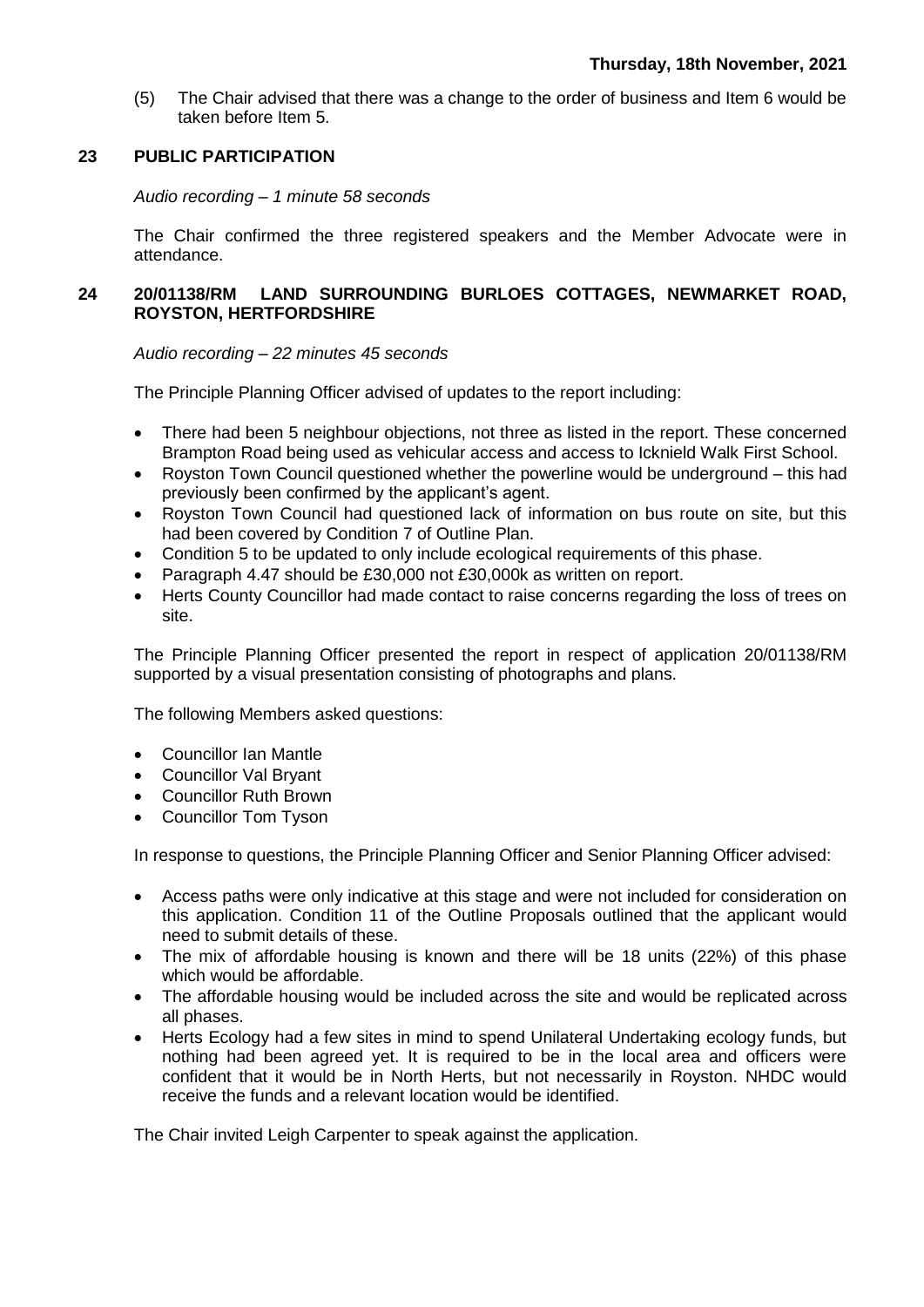Leigh Carpenter thanked the Chair for the chance to address the Committee and gave a verbal presentation including:

- Good pedestrian access to the west could be achieved with good planning and was promised in the original Outline Proposals.
- Matters of tree maintenance, road safety and onward travel should be considered and assessed in the context of this application.
- There is little justification for the clusters of 1 and 2 bedroom dwellings.
- The proposed cycle route is unsustainable, as the route has a gradient of 13%.
- Access corridors as presented will require removal of trees and undergrowth with no attempt to deviate the corridors to avoid surveyed trees.
- Requested that Members defer the decision until further details can be provided.

The Chair invited Councillor Adam Compton to speak against the application as a Member advocate. Councillor Adam Compton thanked the Chair for the chance to address the Committee and gave a verbal presentation including:

- Main concerns included the tree retention on site, the non-vehicular access points, the parking allocated on plans and the proposed height of flat blocks.
- The paths indicated on the plans were wide and would require the removal of the trees and residents had highlighted more appropriate locations for the pedestrian access.
- The gradient of the proposed cycle route was not appropriate and there was no indication that bike storage facilities were included on site.
- The limited visitor parking on site would lead to an additional build up of parked cars on neighbouring roads.
- The proposed 3 storey height of the block of flats was out of line with the agreement that no building would exceed 2.5 stories.
- Original proposals had 325 dwellings between 2 and 5 bedrooms, but there were now 12 one-bedroom flats on the plans.
- The majority of the social housing units will be the 1 and 2 bedroom flats, which will only equate to 14% of bedrooms for this use.

The Chair invited David Fletcher to speak in support of the application, as agent of the applicant. David Fletcher thanks the Chair for the change to address the Committee and gave a verbal presentation including:

- Detailed discussions had been had with Officers at NHDC.
- Discussions had also been had with other partners and proposals were changed following concerns raised by the Highways Agency.
- The entrance from Newmarket Road would have deep landscaping and generous open space to provide a welcoming entrance.
- The 3 story flat block is on the lowest part of the site and had landscaping buffers to lessen the impact.
- There was a good mix of dwellings included on site.
- The Outline Application showed three points of access to the west, two of which were included within this phase. The detail of these access points fall outside this application, but tree protection was a key consideration in the final proposals.
- There was a desire to start building on site as soon as possible following the granting of permission.

In response to points made during public presentations, the Principle Planning Officer advised:

- Access paths on this application were only shown indicatively on this application.
- Permeability was important and would inevitably lead to some tree removal, but these plans would be developed to ensure this was minimised.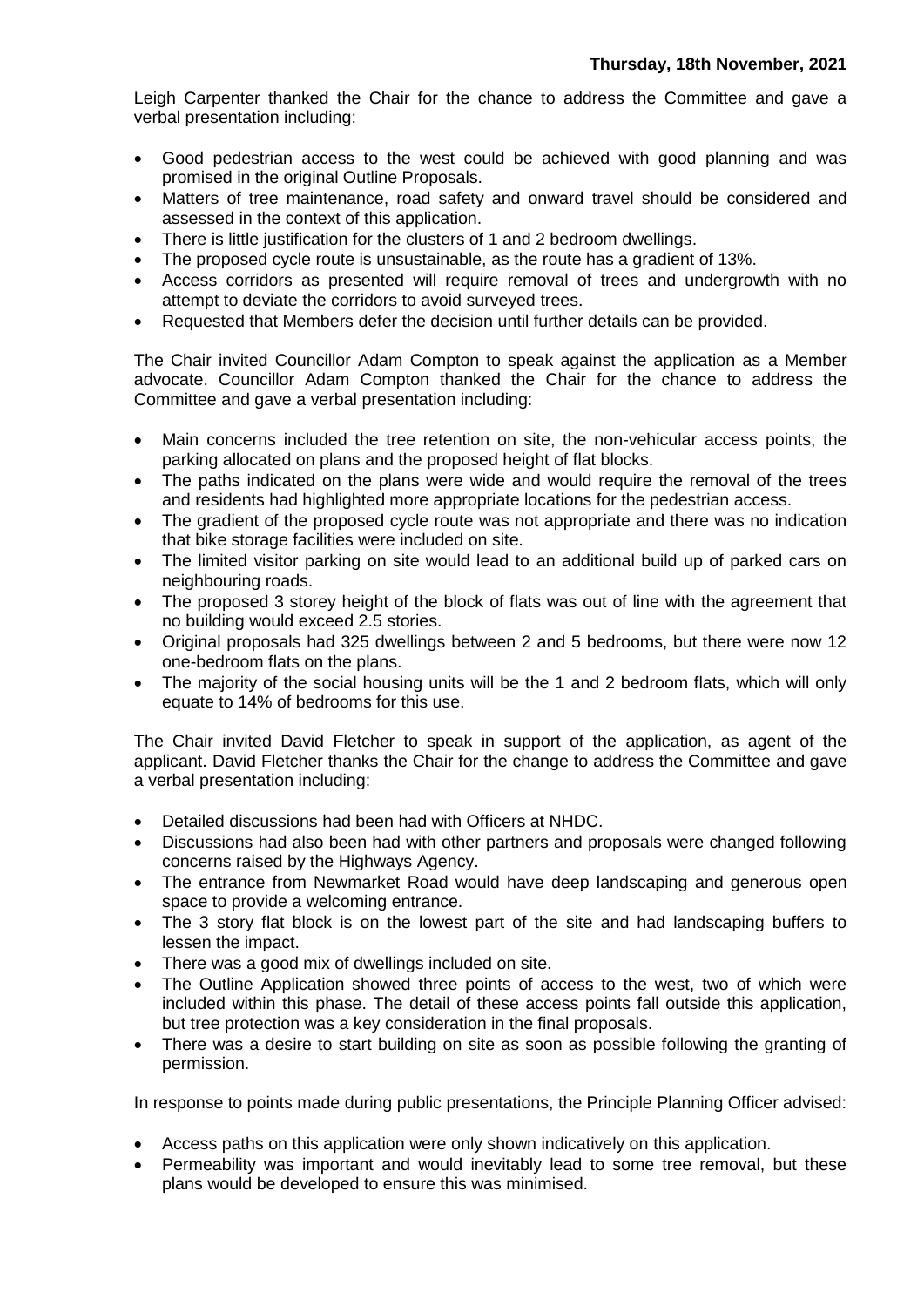- Some of these trees were not of particular value and the overall value of the tree line could be preserved with the removal of appropriate trees.
- Cycle storage was included at the block of flats.

The Senior Planning Officer advised that the Outline Permission detailed that more than two stories would be consider with robust justification, which was felt was acceptable for this site.

The following Members took part in the debate:

- Councillor Mike Rice
- Councillor David Levett
- Councillor Ian Mantle
- Councillor Ruth Brown

In response to questions, the Principle Planning Officer advised:

- Electric Vehicle charging points were included on the Outline Plan under Condition 14.
- While the access points were indicative at this stage, there were limited options given the points they would need to meet on existing streets.
- The detailed access points would be agreed subject to the condition included on the outline application and are required to be provided before commencement.
- It would be for NHDC Officers, in conjunction with County Highways, to decide whether these plans were suitable.
- The land that the access point crossed was not owned by the applicant but NHDC was the landowner for this area.
- Bin storage sites had been provided for the flats, but not for housing, but all houses will have access to their rear gardens where bins could be stored.

The Senior Planning Officer advised that the mid-terrace and semi-detached house would have suitable drag distances to the waste collection points across the site.

Councillor Ruth Brown noted that there was nothing specific within Condition 11 which sought to protect trees and, as Chair, proposed that wording be added to conditions to include this as a requirement. This was seconded by Councillor Mike Hughson.

Councillor David Levett, proposed with the additional wording on conditions and Councillor Morgan Derbyshire seconded and, following a vote, it was:

*RESOLVED:* That application 20/01138/RM be *GRANTED* planning permission subject to the reasons and conditions outlined in the report of the Development and Conservation Manager and the following amendments to conditions:

Condition 5 to be amended to the following:

*"Prior to the occupation of the 83rd unit, the development hereby permitted shall be implemented in accordance with the ecological mitigation measures described in section 4 of the Ecology Addendum October 2020 where they relate to the first phase of development.*

*Reason - In the interests of Biodiversity"*

• Condition 9 to be added with the following:

*"Prior to the commencement of the development the applicant shall submit a programme for the delivery and adoption (or private management of) footpaths around the site, with public access secured in perpetuity including non-car access for cycles and mobility scooters to the*  established residential development off of Valley Rise. This programme will be agreed by the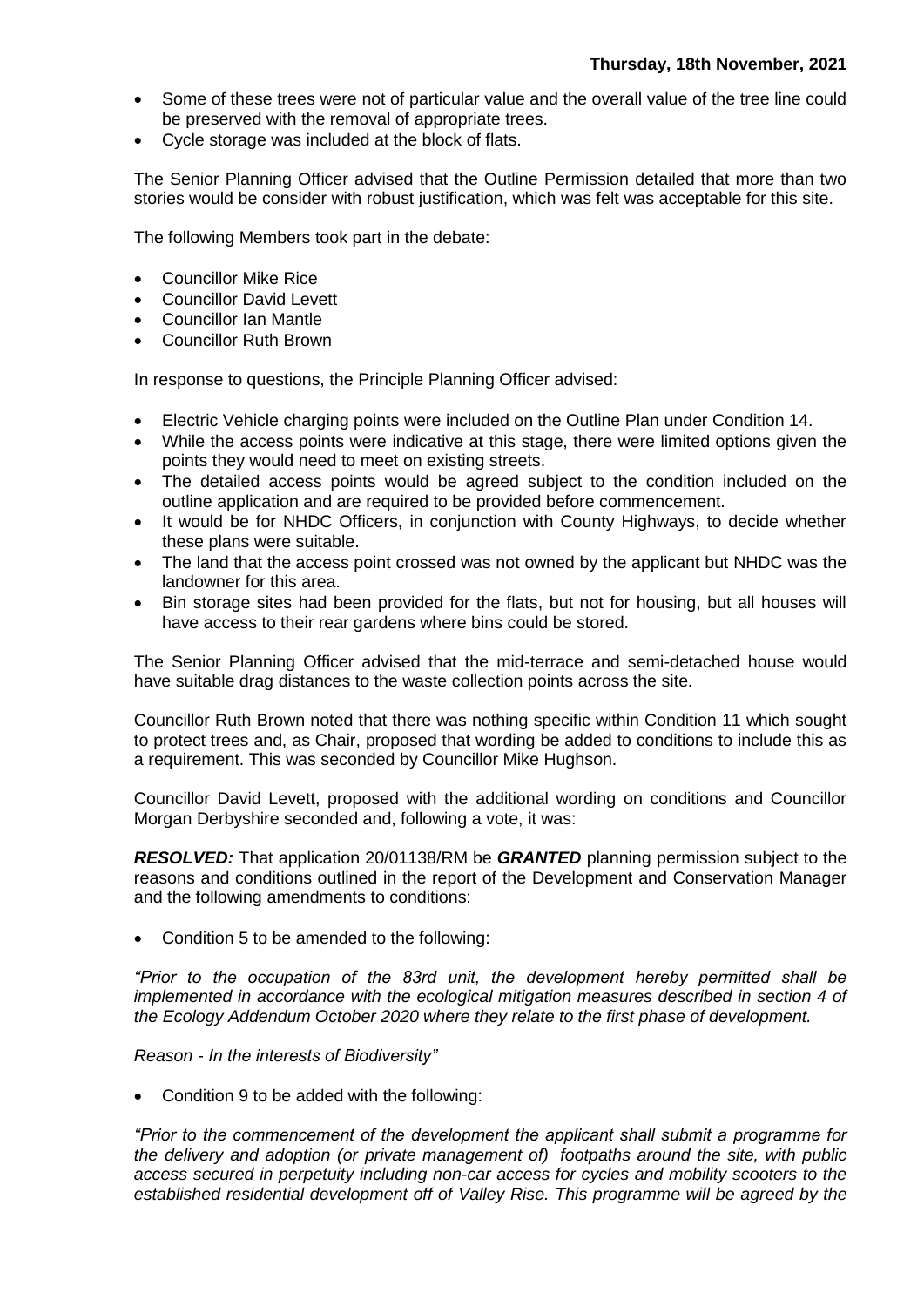## **Thursday, 18th November, 2021**

*Local Planning Authority in conjunction with Herts County Council Rights of Way. The agreed programme will be implemented in accordance with any agreed phasing programme and thereafter maintained in perpetuity. Any proposed footpaths shall be located and laid out to ensure that any loss of trees is minimised as much as is reasonably possible'.*

*Reason: To deliver a sustainable scheme of public rights of way for the incumbent population and the wider community."*

# **25 19/03032/FP LAND SURROUNDING BURLOES COTTAGES, NEWMARKET ROAD, ROYSTON, HERTFORDSHIRE**

*Audio recording – 2 minutes 25 seconds*

Councillor Tony Hunter advised that he would be making a declaration of interest in both Item 5 and Item 6 following the presentation of the Principle Planning Officer.

The Principle Planning Officer had no updates on the report to advise.

The Principle Planning Officer presented the report in respect of application 19/03032/FP supported by a visual presentation consisting of photographs and plans.

The following Members asked questions:

Councillor Ruth Brown

In response to questions, the Senior Planning Officer advised:

- The new pedestrian crossing was included within the boundaries of this application, but had been previously approved.
- There would be further discussions and agreement at a later stage regarding the prevention of traffic through the emergency access point.

Councillor Tony Hunter advised that he had a declaration of interest in the application, as he had previously spoken in depth against the outline planning application. He noted that his objections relating to single vehicle access had now been addressed, but stated that there were issues relating to trees, wildlife and building height which concerned him.

Councillor Tony Hunter left the meeting.

The Chair invited Leigh Carpenter to speak against the application.

Leigh Carpenter thanked the Chair for the chance to address the Committee and gave a verbal presentation including:

- He was a representative of several local residents who had objected to the applications.
- There has been no communication or noted amendments to application following the consistent objections made.
- There were concerns regarding the powerline and whether this would be underground.
- An updated agriculture report and tree condition survey documents were included initially, but disappeared from the website in February 2021 without explanation.

The Chair invited Councillor Adam Compton to speak against the application as a Member advocate. Councillor Adam Compton thanked the Chair for the chance to address the Committee and indicated that he would respond to the Item 5 when taken.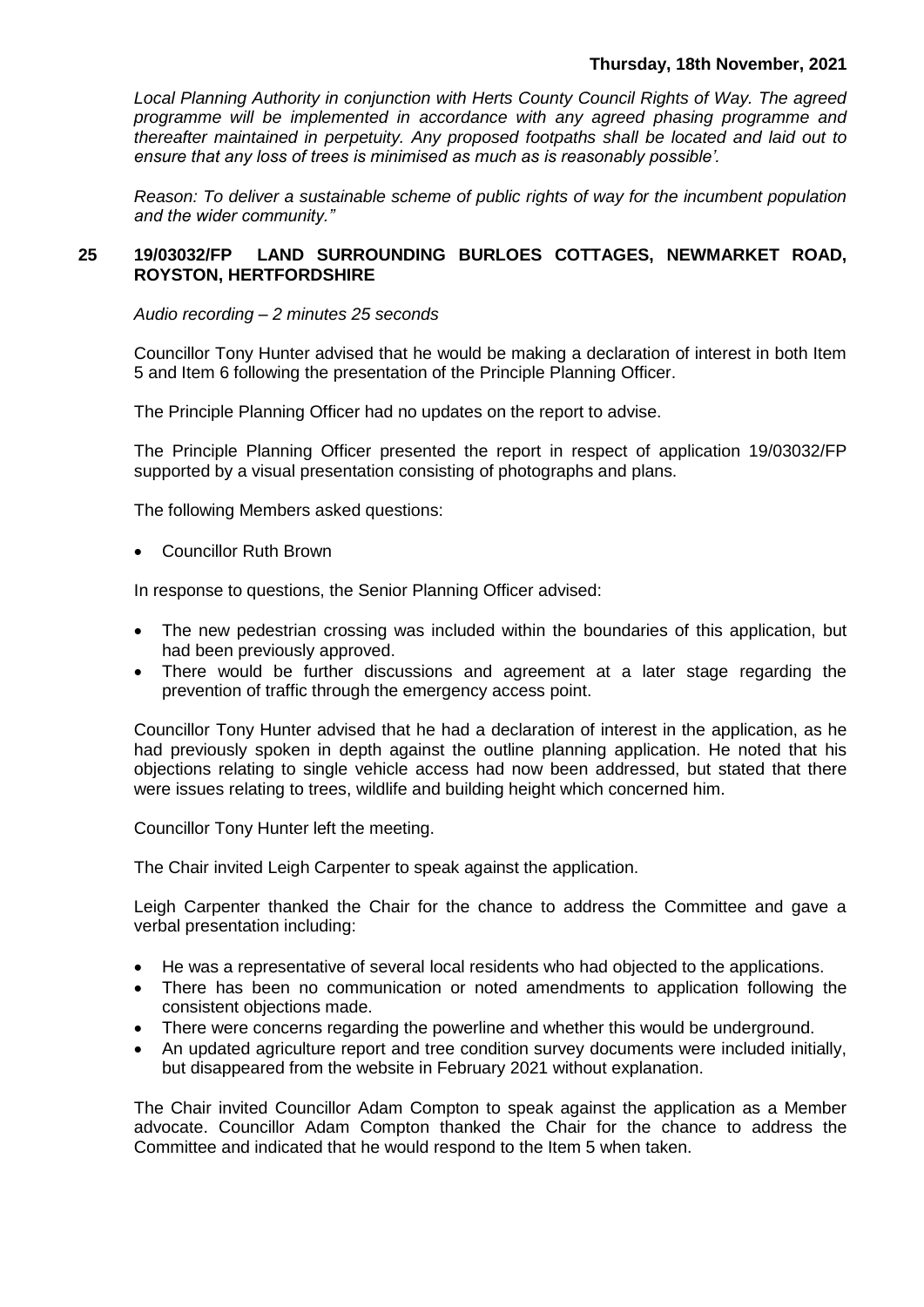The Chair invited David Fletcher to speak in support of the application, as agent of the applicant. David Fletcher thanks the Chair for the change to address the Committee and gave a verbal presentation including:

- The application had been devised with input from NHDC Officers, as well as Highways Authority and the Lead Local Flood Authority (LLFA).
- Western access for construction vehicles was vital to ensure that residents moving into dwellings in Phase 1 were provided a peaceful environment while the rest of the site was developed.
- Suggested that the 40MPH speed limit imposed on entry to Royston be extended west.
- Tree protection measures were employed at locations across the site.
- Collapsible bollards would prevent traffic travelling through the emergency access, outlined in Condition 5.
- Confirmed that discussions were in an advanced phase with UK Power Networks regarding putting the powerline underground.

The following Member asked questions:

Councillor David Levett

In response to questions, David Fletcher advised that it was correct that the power line formed the site boundary of Phase 1.

Following the presentations, Councillor David Levett proposed and Councillor Morgan Derbyshire seconded and, following a vote, it was:

*RESOLVED:* That application 19/03032/FP be *GRANTED* planning permission subject to the reasons and conditions outlined in the report of the Development and Conservation Manager.

# **26 20/02046/OP LAND OFF, YEOMANRY DRIVE, BALDOCK, HERTFORDSHIRE**

*Audio recording – 73 minutes 10 seconds*

The Development and Conservation Manager advised of updates to the report including:

- Lead Local Flood Authority had given a further response since publication of report and had maintained their objection to the plans until design of the sustainable urban drainage be finalised.
- It had been requested that this be included as a condition rather than objection.
- Condition 17 has been included to allow space for any additional conditions the LLFA may impose.
- The recommendation would be updated to include 'subject to the removal of the objection of the LLFA'.
- If these objections were not removed, the application would return to Committee.

The Development and Conservation Manager presented the report in respect of application 20/02046/OP supported by a visual presentation consisting of photographs and plans.

The following Members asked questions:

- Councillor Tom Tyson
- Councillor Mike Rice
- Councillor David Levett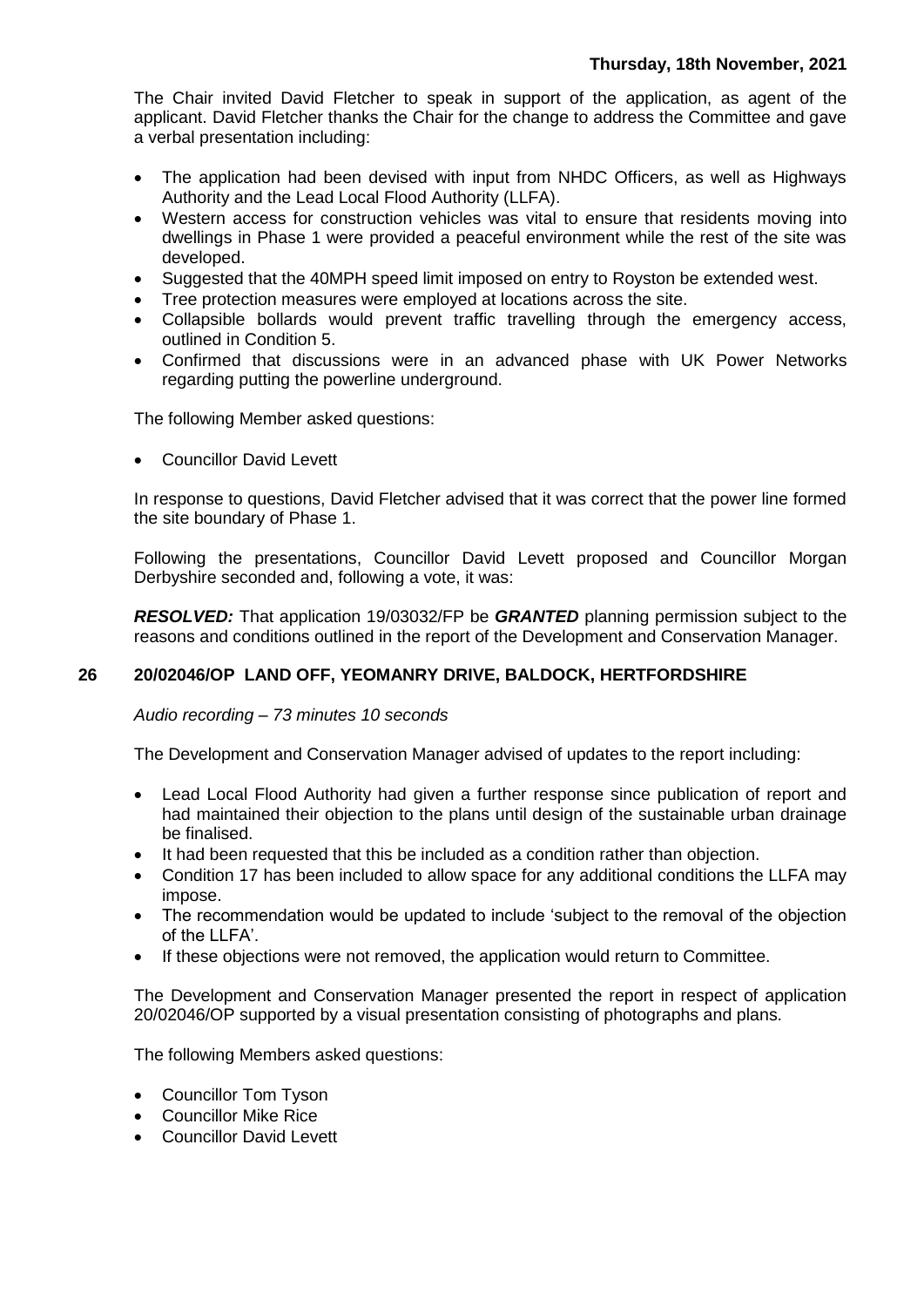In response to questions, the Development and Conservation Manager advised:

- The whole site had been allocated as open space, but had been allocated for development in previous local plans.
- There were no explicit issues with the site from the LLFA, they were requiring detailed plans of the Sustainable Urban Drainage System before removing objection.
- The site is not included under current land supply as there has been no permission granted.

The Chair invited Oliver Sanhaji to speak against the application.

Oliver Sanhaji thanked the Chair for the chance to address the Committee and gave a verbal presentation including:

- He was representing a number of local residents who were opposed to the development.
- Concerns and worry centred around the safety of access to and proximity to the school. It would be putting children and parents at risk.
- There were already major issues with parking on Downlands and Yeomanry Drive.
- The site is not proposed to connect through to the school access to prevent parking issues, but this is already an issue for nearby roads
- These plans put children and infants at risk.
- There would be a total loss of existing grass land and would be a total net loss on biodiversity.
- The space has been a vital to local residents.
- Whilst there was a need to address the shortage of homes, this should bot be done by cramming housing into unsuitably sized and located sites.

The following Member asked a question:

Councillor David Levett

In response to questions, Oliver Sanhaji advised the entrance referred to next to the site was a rear entrance to the school, but this was heavily used by residents of Clothall Common.

The following Members took part in the debate:

- Councillor Tony Hunter
- Councillor Ruth Brown
- Councillor Morgan Derbyshire
- Councillor Mike Rice

In response to questions, the Development and Conservation Manager advised:

- Youth Provision is managed by Herts County Council and they will identify possible projects on which to spend S106 funds. They had identified the project in Hitchin as most suitable project.
- There would need to be a relevant project in Baldock in order for it to be spent there and HCC have not identified a site in Baldock for this.
- It could be looked at again and justified and spent on another possible project in Baldock if a suitable one was found.
- With there only being on access route to site, minimising impact of construction traffic would be difficult, but additions could be placed on conditions to avoid school drop-off and pick-up times.